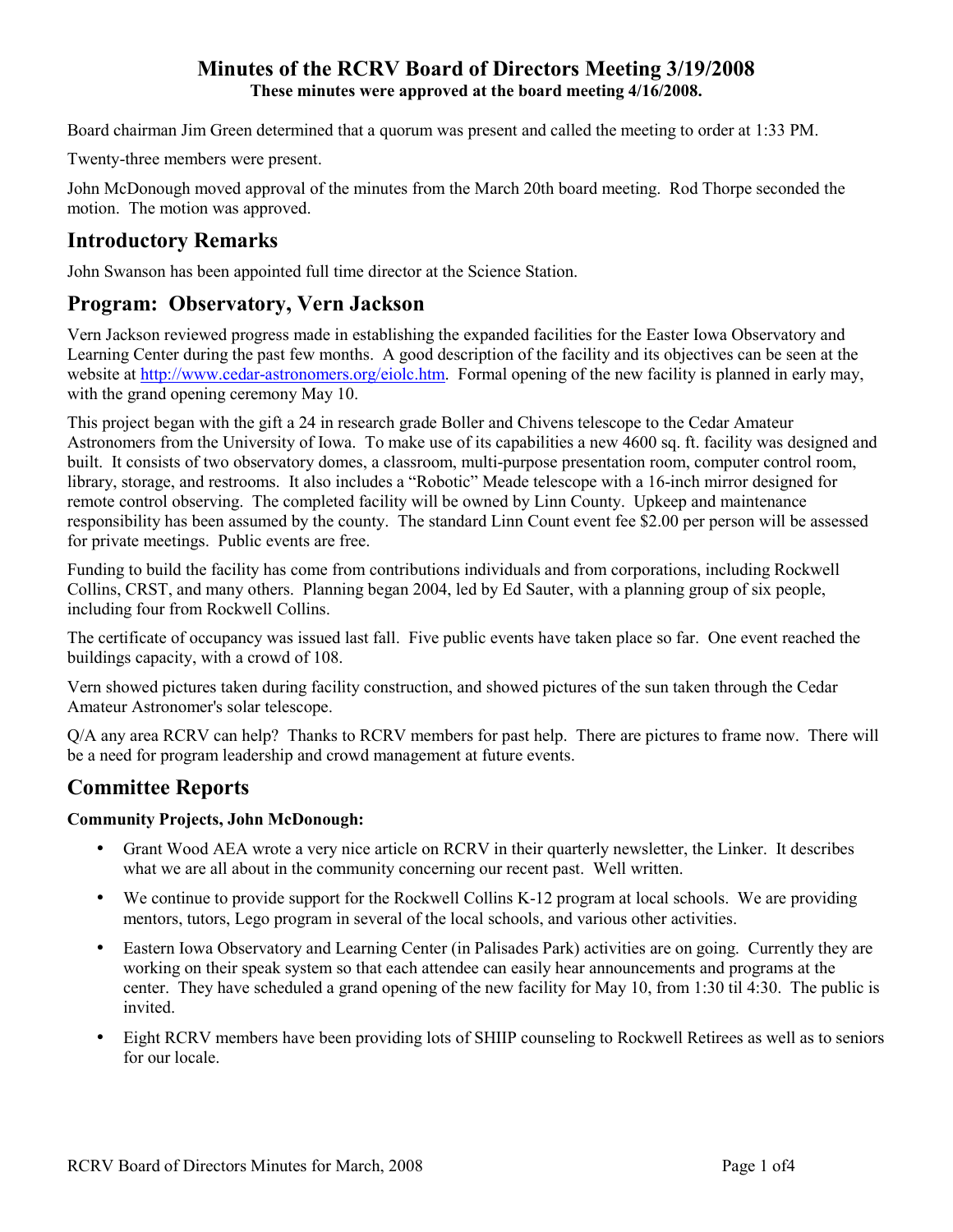# **Minutes of the RCRV Board of Directors Meeting 3/19/2008 These minutes were approved at the board meeting 4/16/2008.**

- The Kiwanis shoe program and their pancake Breakfast went well. The breakfast grossed over \$10,000 with breakfast being provided to over 900 attendees. Several RCRV members also belong to the Kiwanis and provided support.
- Ann Griffin of GWAEA informed us that she is getting a \$4,000 grant from their agency for purchase of adaptive devices over the next several of years.
- We are starting to provide assistance to the Science Station again with several folks repairing displays for them.
- Two dress rehearsals are being offered to RCRV retirees free of charge. They are:
	- o The Music Man at Jefferson on 5/7/08 starting at 1:00 PM.
	- o Cinderella at Kennedy on 4/23/08 starting at 1:30.

Let the community relations office at 558-2124 know if you would like to attend. Doors will be locked at the starting times and no one will be admitted from that point on.

- Jack Hotchkiss continues to improve. He is now at the Hiawatha Care Center located just off Boyson Road near our office. He would like to see visitors.
- We have been asked to park behind our office by the Hiawatha Police Department as trucks are having problems driving down N Compton drive with cars on both sides of the street. It is closer for folks to park in the rear than it is to park on the street as well.

If you can dream it, we can do it.

#### **Communications, Chuck Wehage:**

Newsletter is out now. Thanks to those who helped with assembly, printing, and distribution.

#### **Data Base, Jim Klein:**

Jim is on vacation. Bill Ellis is gathering materials for the next update.

#### **Recruiting and Retention, Pete Jurgens:**

No report.

# **Partner Agency Reports**

#### **Aging Services, Carol Luth:**

The vision management facility at Aging Services will be relocating April 15, to a new location next to the Social Security office. Hours of operation will be expanded, and an open house will introduce clients to the new location.

Aging Services is helping Linn County Emergency Management update their lists of persons needing special handling during an emergency situation. This is a huge task. Thanks to RCRV members who are assisting in this update.

#### **Four Oaks Bridge, Rod Thorpe:**

Mary Beth Minges has replaced Melissa Yardley as program coordinator.

Rod expects that changes in Four Oaks board membership will be taking place. RCRV members who might like to serve their community in that way contact Rod.

The Bridge is interested in pursuing science, rocket launches, also possibly Leggo League projects. RCRV assistance will be needed as these areas take shape.

#### **Correctional Services, Heidi Soethout:**

No report.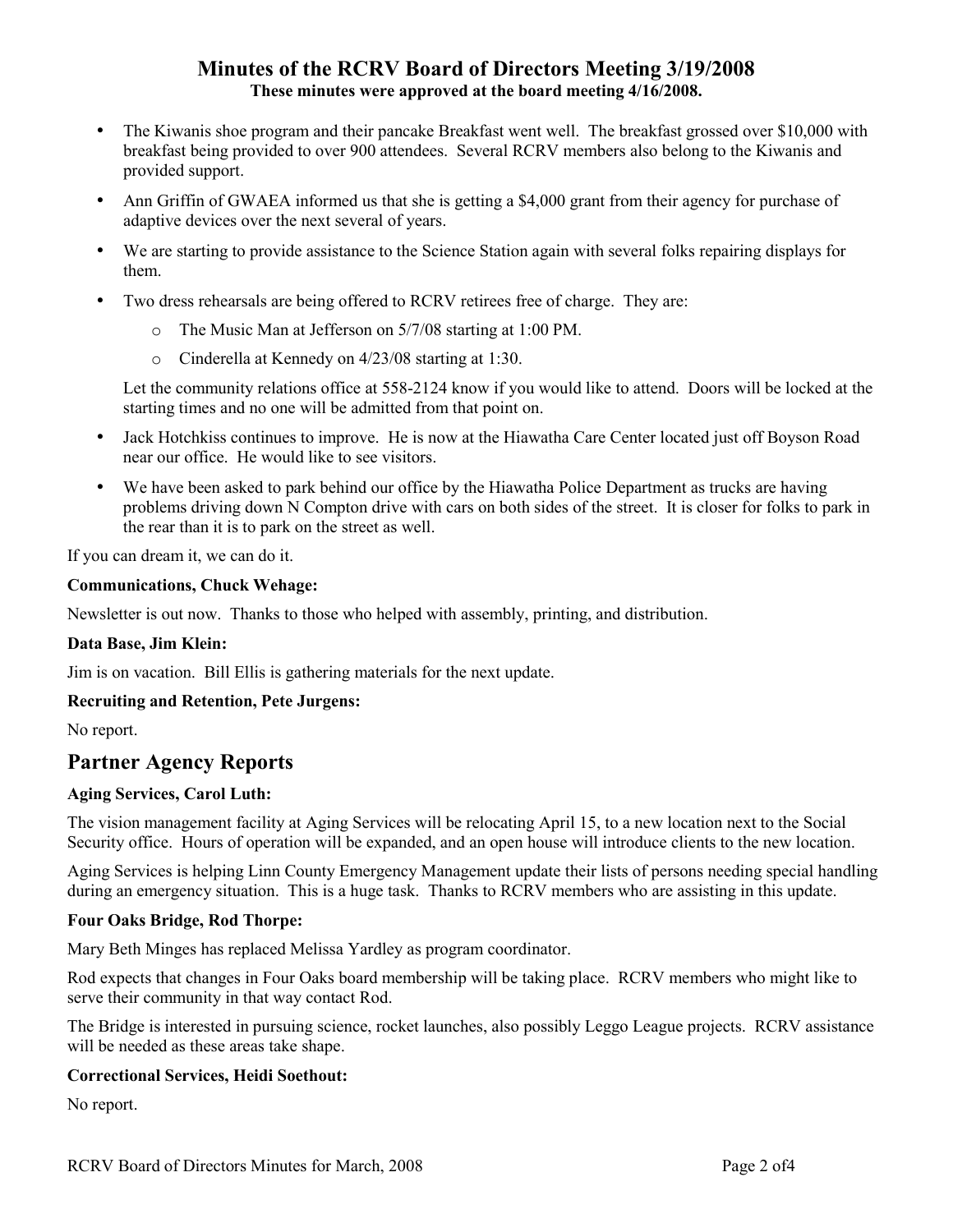# **Minutes of the RCRV Board of Directors Meeting 3/19/2008**

**These minutes were approved at the board meeting 4/16/2008.** 

#### **Grant Wood AEA, Ann Griffin:**

No report.

#### **Heritage Agency on Aging, Linda Dearinger:**

Bob Ocken has been named vice president of the TRIAD coalition. This coalition works together to aid in the reduction of crime against the elderly. Bob also maintains and updates web site at http://www.kirkwood.edu/site/index.php?p=6063.

Heritage has a current program to work with AARP and United Way to notify seniors of stimulus rebates.

Heritage is also promoting Money Smarts week and making presentations on behalf of this program. Linda distributed copies of the Money Smart Week brochure.

#### **IBEW, Gerald Vuichard:**

No report.

#### **Jane Boy Community House, Karl Cassell:**

No report.

#### **New Horizons, Mark Beason:**

No report.

### **Options of Linn County, Wayne Clayton:**

This month I attended a conference in Des Moines hosted by the Brain Injury Association of Iowa. There I talked to a resource facilitator, who helps people in finding assistance after a brain injury. I described RCRV and the assistive tech and ramps the organization designs and produces. She said she would be interested in attending a Thursday meeting in the future.

Options also hosted tours for several groups in recent days. Included was a class of 30-40 Kirkwood students. As always, central to the tour is a discussion of the customized job accommodations provided by RCRV. We handed out a lot of brochures!

#### **REACT, Barb Klawiter:**

Volume is down. Training classes are very popular, fill up rapidly. Will do repair of retiree computers, labor only

#### **Red Cross, Joan Schaffer:**

No report.

#### **RSVP, Barbara Hoffman:**

Barbara presented some current volunteer opportunities available through RSVP. Noleridge Park is seeking volunteers to work with plants, and to construct a wedding gazebo. The goal is to make this available by June.

Miracles in motion projects are starting up again this spring also.

RCRV members are urged to complete their reports on hours in February. Emails are being sent to remind those who have not reported hours.

## **Sixth Judicial District, Heidi Soethout:**

No report.

## **WRAP, Heidi Soethout:**

No report.